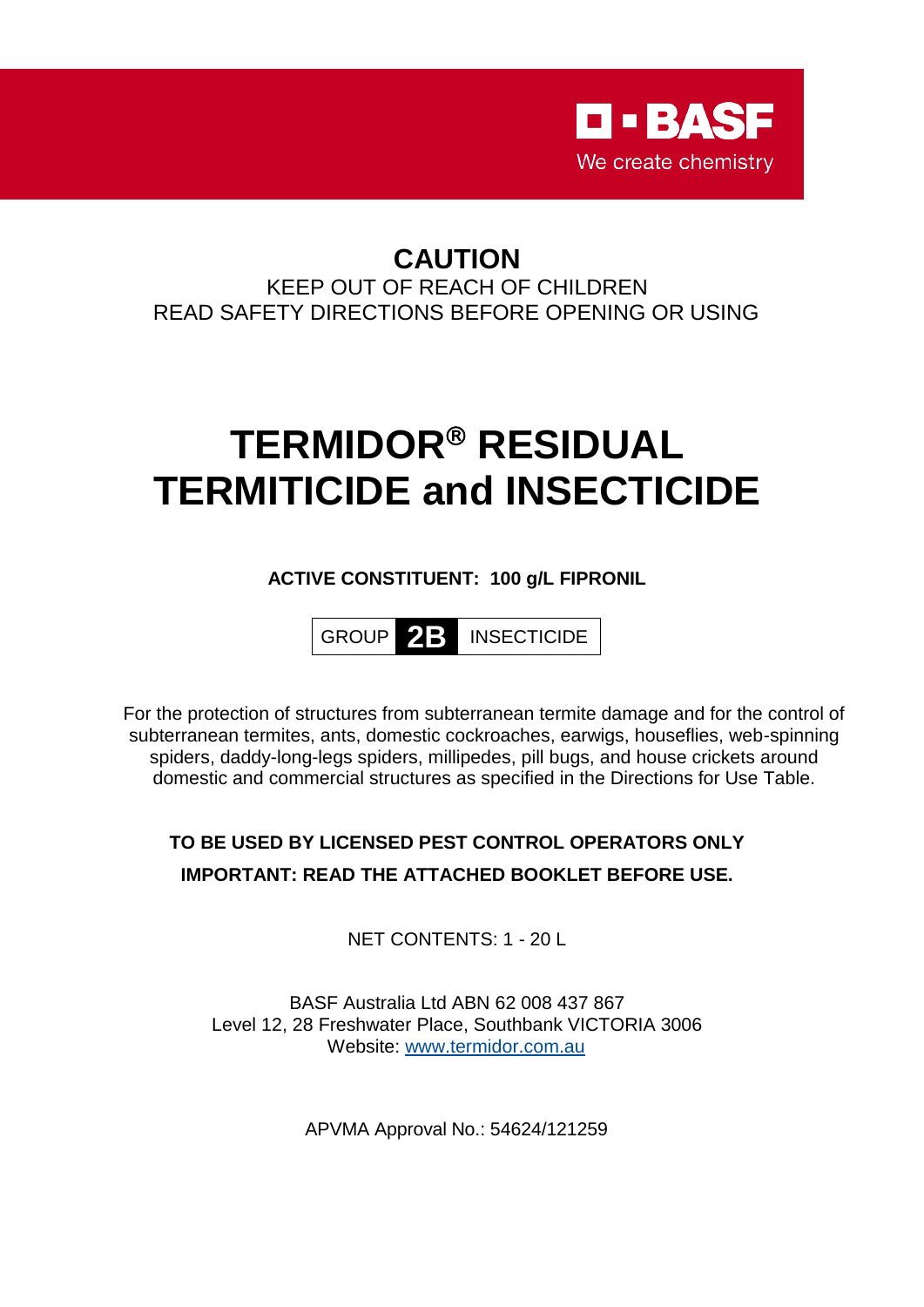

#### **DIRECTIONS FOR USE: All States**

#### **RESTRAINTS**

Avoid runoff. DO NOT apply to excessively wet soils, immediately after or during heavy rain.

DO NOT apply at less than label rates.

DO NOT apply to internal surfaces.

| <b>PEST</b>              | <b>SITUATION</b>     | <b>RATE</b>              | <b>CRITICAL COMMENTS</b>                                                     |
|--------------------------|----------------------|--------------------------|------------------------------------------------------------------------------|
| Subterranean             | Pre-                 | 600 mL in                | Application by LICENSED PEST CONTROL OPERATORS:                              |
| termites including       | <b>Construction:</b> | 100 L water              | Mix the required quantity of TERMIDOR <sup>®</sup> with the specified volume |
| (but not limited to)     | Chemical soil        | $(0.06\% \text{ a.}i)$ . | of water. Apply to form a continuous chemical treated zone                   |
|                          | treated zones        | mix)                     | (horizontal and vertical or as an external perimeter) around and             |
| Coptotermes              | under and            |                          | under the structure to be protected as per AS3660.1.                         |
| acinaciformis,           | around new           |                          | Create a treated zone by using a combination of conventional                 |
|                          | buildings and        |                          | spraying and trenching; or an approved reticulation system as                |
| <b>Mastotermes</b>       | structures.          |                          | listed below. Soil injection equipment (rodding) must only be used           |
| darwiniensis,            |                      |                          | where trenching and treating the backfill is not possible or practical.      |
|                          |                      |                          | Immediately following treatment, the moisture resistant membrane             |
| <b>Schedorhinotermes</b> |                      |                          | should be positioned over the treated zone to prevent disturbance.           |
| spp.                     |                      |                          | Chemical treated zones that have been disturbed will need to be              |
|                          |                      |                          | re-treated to restore the complete treated zone.                             |
|                          |                      |                          | For more details refer to General Instructions.                              |
|                          | Post-                | 600 mL in                | Application by LICENSED PEST CONTROL OPERATORS:                              |
|                          | <b>Construction:</b> | 100 L water              | Mix the required quantity of TERMIDOR® with the specified volume             |
|                          | Chemical soil        | (0.06% a.i.              | Apply to form a continuous chemical treated zone<br>of water.                |
|                          | treated zones        | mix)                     | (horizontal and vertical or as an external perimeter) around and             |
|                          | under and            |                          | under the structure to be protected as per AS3660.2.                         |
|                          | around existing      |                          | Create a treated zone by using a combination of conventional                 |
|                          | buildings and        |                          | spraying and trenching, or an approved reticulation system (listed           |
|                          | structures.          |                          | below). Soil injection equipment (rodding) must only be used where           |
|                          |                      |                          | trenching and treating the backfill is not possible or practical.            |
|                          |                      |                          | Application of chemical treated zones beneath concrete slabs and             |
|                          |                      |                          | paths will require drilling and injection of termiticide using rodding       |
|                          |                      |                          | equipment.                                                                   |
|                          |                      |                          | Construction practices, soil subsidence, difficult to wet soils and          |
|                          |                      |                          | other factors may create situations where the use of non-ionic               |
|                          |                      |                          | wetting agents or foam generating equipment may be useful.                   |
|                          |                      |                          | Chemical treated zones that have been disturbed will need to be re-          |
|                          |                      |                          | applied to restore the complete treated zone.                                |
|                          |                      |                          | For more details refer to General Instructions.                              |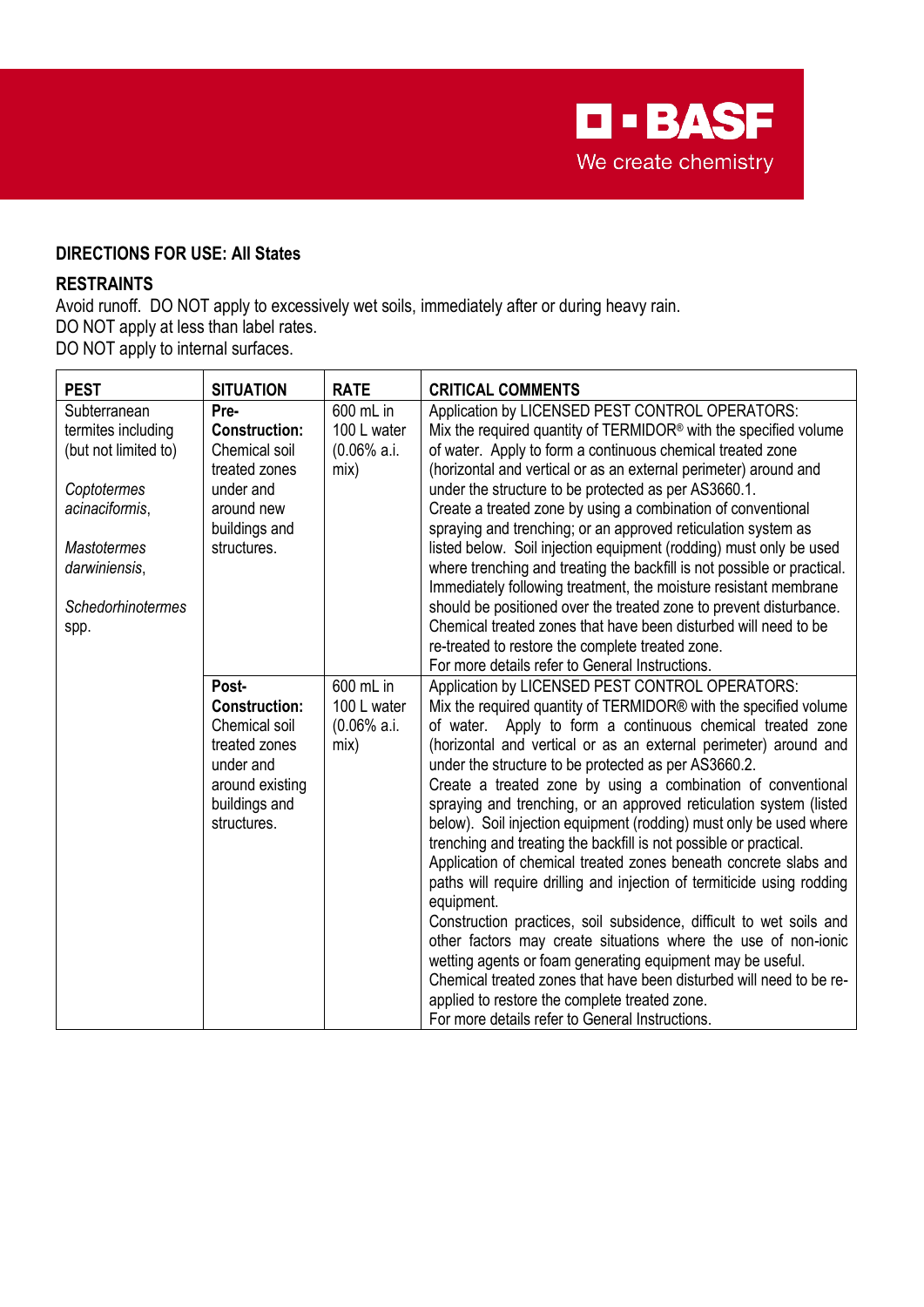

| <b>PEST</b>              | <b>SITUATION</b> | <b>RATE</b>              | <b>CRITICAL COMMENTS</b>                                                                                                  |
|--------------------------|------------------|--------------------------|---------------------------------------------------------------------------------------------------------------------------|
| Subterranean             | Reticulation     | 600 mL in                | Application by LICENSED PEST CONTROL OPERATORS:                                                                           |
| termites including       | Systems          | 100 L water              | The system must be installed according to the manufacturer's                                                              |
| (but not limited to)     |                  | $(0.06\% \text{ a.}i)$ . | specifications and be capable of distributing the termiticide emulsion                                                    |
|                          |                  |                          |                                                                                                                           |
|                          |                  | mix)                     | according to the TERMIDOR® label (refer to General Instructions) and                                                      |
| Coptotermes              |                  |                          | the Australian Standard AS3660 series.                                                                                    |
| acinaciformis,           |                  |                          | Mix the required quantity of TERMIDOR <sup>®</sup> with the specified volume of                                           |
|                          |                  |                          | water. Apply by pumping through the system according to the                                                               |
| <b>Mastotermes</b>       |                  |                          | manufacturer's specifications. Use a minimum delivery volume of 100                                                       |
| darwiniensis,            |                  |                          | L of emulsion per cubic metre of appropriate soil (eg: evenly                                                             |
|                          |                  |                          | compacted sandy loam soil).                                                                                               |
| <b>Schedorhinotermes</b> |                  |                          | Delivery pipes must be placed in such a position to ensure that the                                                       |
| spp.                     |                  |                          | requirements for both horizontal and vertical treated zones as specified                                                  |
|                          |                  |                          | in the Australian Standard AS3660 series are met. Special attention                                                       |
|                          |                  |                          |                                                                                                                           |
|                          |                  |                          | must also be afforded to the positioning of the delivery pipes to ensure                                                  |
|                          |                  |                          | that the resultant treated zone is continuous and complete.                                                               |
|                          | Protection of    |                          | Application by LICENSED PEST CONTROL OPERATORS:                                                                           |
|                          | poles<br>and     |                          | Only posts and poles in contact with soil need to be treated.                                                             |
|                          | fence posts      |                          | For existing posts and poles create a continuous TERMIDOR® treated                                                        |
|                          |                  |                          | zone 450 mm deep and 150 mm wide around the post or pole by                                                               |
|                          |                  |                          | trenching and puddle treating the back-fill. Soil injection equipment                                                     |
|                          |                  |                          | (rodding) must only be used where trenching and treating the backfill is                                                  |
|                          |                  |                          | not possible or practical.                                                                                                |
|                          |                  |                          | Use 100 L of prepared spray per cubic metre of soil around the pole or                                                    |
|                          |                  |                          | post.                                                                                                                     |
|                          |                  |                          | Note it is impossible to treat soil at the bottom of a sound post or pole                                                 |
|                          |                  |                          | so future attack via this route cannot be ruled out.                                                                      |
|                          |                  |                          |                                                                                                                           |
|                          |                  |                          | If new posts or poles are being installed, the bottom of the hole and the<br>back-fill should be treated at installation. |
|                          | Nests in poles   |                          | Application by LICENSED PEST CONTROL OPERATORS:                                                                           |
|                          | and trees        |                          | Locate the nest by drilling holes into the pole or tree. Ensure the full                                                  |
|                          |                  |                          | dimension of the nest is known, particularly the highest extremity. Flood                                                 |
|                          |                  |                          | the nest with prepared TERMIDOR® spray. Volume will vary depending                                                        |
|                          |                  |                          | on the nest size.                                                                                                         |
|                          |                  |                          |                                                                                                                           |
|                          |                  |                          | To aid distribution throughout the nest or in areas of difficult access, the                                              |
|                          |                  |                          | use of foam generating equipment may be useful.                                                                           |
|                          |                  |                          | Drill holes should be sealed after treatment.                                                                             |
|                          |                  |                          | Do not treat trees whilst bearing edible fruit or nuts.                                                                   |
|                          | Wall cavity      | 6 mL in 1 L              | Mix the required volume of TERMIDOR® in water plus foaming agent to                                                       |
|                          | treatment        | of water                 | achieve a final foam expansion ratio of 15:1. Locate the termite activity                                                 |
|                          |                  |                          | by drilling holes into the wall cavity.                                                                                   |
|                          |                  |                          | Foam directly into the termite carton material until saturated. Application                                               |
|                          |                  |                          | to wall cavities behind plasterboard may result in some staining.                                                         |
|                          |                  |                          | Only apply to wall cavities where live termites are present.                                                              |
|                          |                  |                          | Termidor foaming is not designed and should not be used as a stand-                                                       |
|                          |                  |                          |                                                                                                                           |
|                          |                  |                          | alone treatment. Accordingly a continuous chemical treatment applied                                                      |
|                          |                  |                          | to the soil as per Australian Standard 3660.2 should be applied                                                           |
|                          |                  |                          | immediately following successful eradication of termite activity in the                                                   |
|                          |                  |                          | structure.                                                                                                                |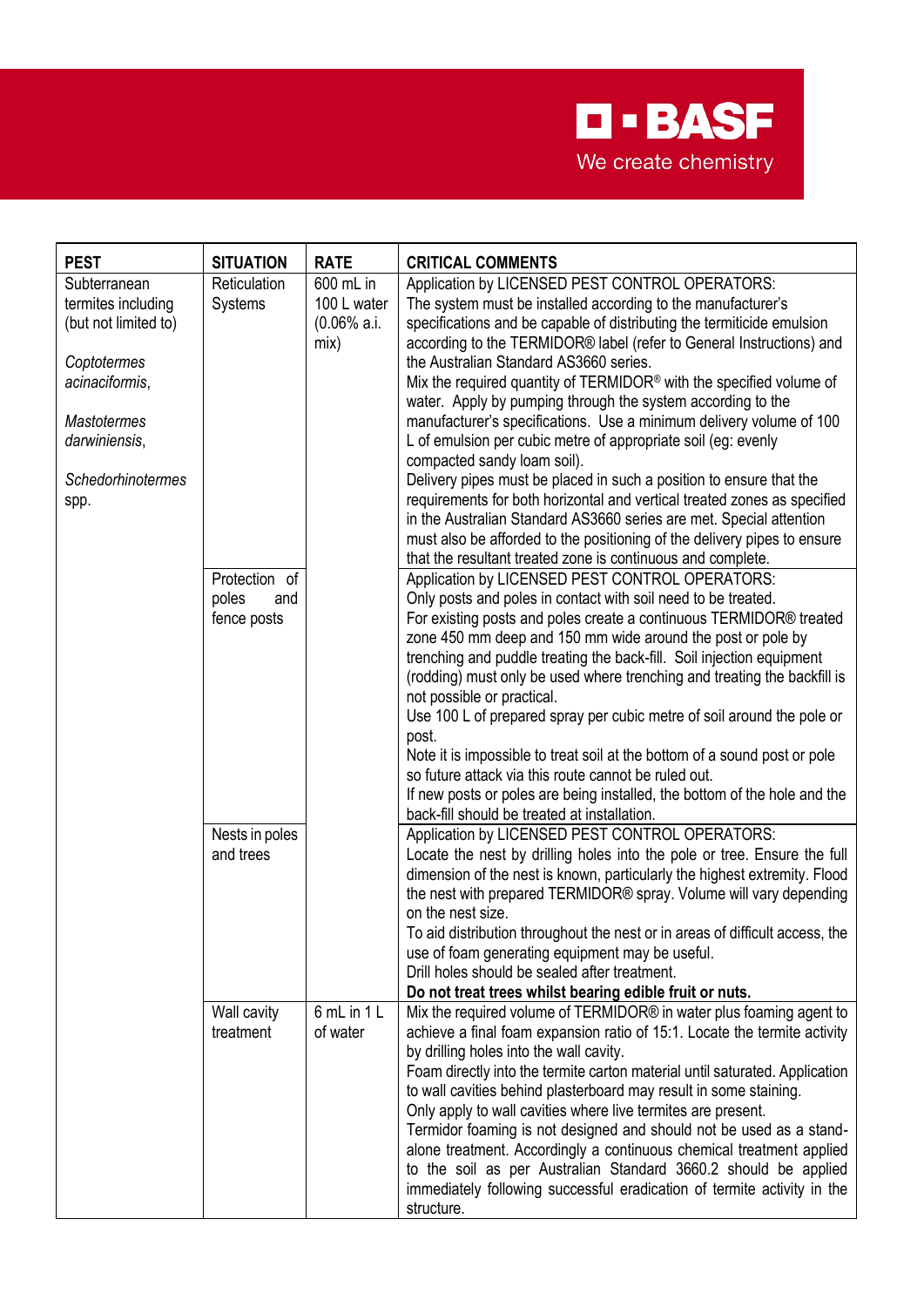

| <b>PEST</b>                                                                                                                                                                                                                                                                         | <b>SITUATION</b>                                                                                                        | <b>RATE</b>                 | <b>CRITICAL COMMENTS</b>                                                                                                                                                                                                                                                                                                                                                                                                                                                                                    |
|-------------------------------------------------------------------------------------------------------------------------------------------------------------------------------------------------------------------------------------------------------------------------------------|-------------------------------------------------------------------------------------------------------------------------|-----------------------------|-------------------------------------------------------------------------------------------------------------------------------------------------------------------------------------------------------------------------------------------------------------------------------------------------------------------------------------------------------------------------------------------------------------------------------------------------------------------------------------------------------------|
| <b>Nuisance Ants, including but not</b><br>limited to:<br>Argentine ant (Linepithema humile),<br>black house ant (Ochetellus glaber),<br>pedicel ant / odorous house ant<br>(Tapinoma spp.), Pharaoh's ant<br>(Monomorium pharanonis),<br>whitefooted ant (Technomyrmex<br>albipes) | External areas<br>and surrounds of<br>domestic,<br>commercial, public<br>and industrial<br>buildings and<br>structures. | $6$ mL in $1$ L<br>of water | Mix the required volume of TERMIDOR® in water.<br>Treat surfaces 300 mm up and 300 mm out from<br>where the building or structure touches the ground.<br>Apply at the rate of 1 L of prepared suspension per<br>25 lineal metres.<br>Pay particular attention to potential entry points, such<br>as weep holes, cracks and crevices. Also apply to<br>ant trails and where ants are active away from the<br>nest.<br>Structures may include retaining walls, fences,<br>garden beds, sheds etc.             |
| Nesting ants, including but not<br>limited to:<br>Funnel Ant (Aphaenogaster pythia),<br>Greenhead ants (Rhytidoponera<br>spp.), Meat Ants (Iridomyrmex spp.),<br>Red Imported Fire ant (Solenopsis<br>invicta), Yellow Crazy ant<br>(Anoplolepis gracilipes).                       | Spot application to<br>nests in domestic<br>situations.                                                                 |                             | Mix the required volume of TERMIDOR® in water.<br>Treat the nest entrance or mound, and where ants<br>are active away from the nest. Apply at the rate of 1<br>L of prepared suspension per 16 $m^2$ , or 60 mL per $m^2$ .                                                                                                                                                                                                                                                                                 |
| <b>Domestic Cockroaches</b><br>American cockroaches (Periplaneta<br>americana), Australian Cockroaches<br>(Periplaneta australasiae), Oriental<br>Cochroaches (Blatella orientalis),<br>Smokybrown Cockroaches<br>(Periplaneta fuliginosa)                                          | External areas<br>and surrounds of<br>domestic,<br>commercial, public<br>and industrial<br>buildings and<br>structures. |                             | Treat external surfaces 300 mm up and 300 mm out<br>from where the building or structure touches the<br>ground. Apply at the rate of 1 L of prepared<br>suspension per 25 lineal metres. Pay particular<br>attention to potential entry points, such as weep<br>holes, cracks and crevices.<br>Also apply to where pest(s) may be active away from<br>the building including retaining walls, fences, garden<br>beds, sheds etc. Apply at the rate of 1 L of prepared<br>suspension per 16 m <sup>2</sup> . |
| Web-spinning spiders including Black<br>House Spider (Baduma insignis) and<br>Redback Spider (Lacrodectus<br>hasseltti)                                                                                                                                                             |                                                                                                                         |                             | Spray spiders, their webbing and areas where<br>spiders may hide at the rate of 1 L of prepared<br>suspension per 16 m <sup>2</sup> .                                                                                                                                                                                                                                                                                                                                                                       |
| Daddy-long-legs spiders (Pholcus<br>phalangioides), millipedes (Julus<br>herperus), pill bugs (Armadillidium<br>vulgare), house crickets (Acheta<br>domesticus) and earwigs (Forficula<br>auricularia)                                                                              |                                                                                                                         |                             | Apply directly onto spiders, millipedes, pill bugs,<br>house crickets and earwigs as a spot treatment.                                                                                                                                                                                                                                                                                                                                                                                                      |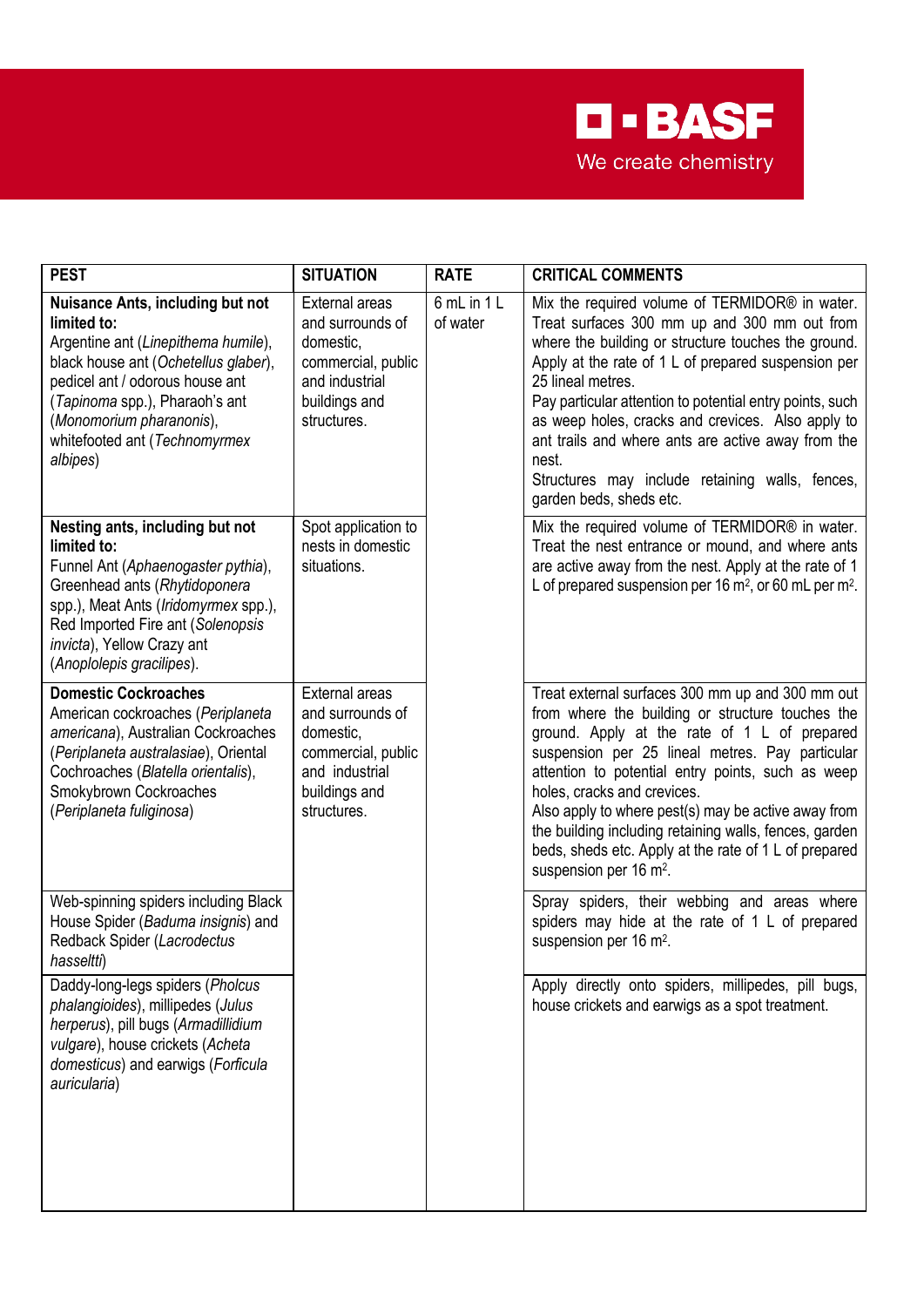

| <b>PEST</b>                  | <b>SITUATION</b>                                                                                               | <b>RATE</b>             | <b>CRITICAL COMMENTS</b>                                                                                                      |
|------------------------------|----------------------------------------------------------------------------------------------------------------|-------------------------|-------------------------------------------------------------------------------------------------------------------------------|
| Houseflies (Musca domestica) | External covered<br>areas of domestic,<br>commercial, public<br>and industrial<br>buildings and<br>structures. | 6 mL in 1 L of<br>water | Apply to external surfaces where flies are likely to rest<br>at the rate of 1L of prepared suspension per 16 m <sup>2</sup> . |

#### **NOT TO BE USED FOR ANY PURPOSE, OR IN ANY MANNER, CONTRARY TO THIS LABEL UNLESS AUTHORISED UNDER APPROPRIATE LEGISLATION.**

#### **GENERAL INSTRUCTIONS**

#### **GENERAL PEST CONTROL**

TERMIDOR® will control ants, domestic cockroaches, web-spinning spiders and houseflies by direct contact and residual activity on treated surfaces. When applied as a surface spray as directed, TERMIDOR® will give up to 3 months control of ants and is best applied as PEST activity increases in early spring. A follow up application during summer may be required. DO NOT apply more than 2 TERMIDOR® residual applications per year.

TERMIDOR® will control earwigs, daddy-long-leg spiders, millipedes, pill bugs and house crickets by direct contact (spot treatment) only.

#### **TERMITE CONTROL**

Chemical treatment for termite control around existing buildings should be considered to be part of an integrated approach to reduce the risk of termite attack and should be conducted by LICENSED PEST CONTROL OPERATORS. The steps below best describe the procedure for optimum termite management:

- The building owner should try to minimise water entering under and around the building and improve drainage to reduce moisture accumulating in these areas.
- Ventilation of sub-floor areas should also be optimised to reduce moisture accumulation.
- The area under the floor should be kept free from debris-timber such as off-cuts of wood or firewood.
- Treat with a residual chemical zone treatment such as TERMIDOR<sup>®</sup> in compliance with AS3660.2.
- Regular inspections should be carried out (at least annually as recommended by AS3660 Series).
- If any additional subsequent building or landscaping work causes disruption to the chemical soil treated zone it must be restored to maintain protection.

#### **MIXING**

Half fill the spray tank with water then add the required quantity of TERMIDOR®. Stir then top up the spray tank to the required volume. The use of this product in a tank mix with other insecticides is not recommended as the behaviour and efficacy of the product may be affected. Ensure equipment is free of leaks and clean from residues of other chemicals before mixing.**SOIL PREPARATION**

Some soils will be difficult to wet (eg. heavy clay soils) and there will be a greater chance of run-off of liquid from the surface; in these situations it will be necessary to loosen the soil to allow spray solution to percolate to form the treated zone; the soil should be scarified to a depth between 50 – 80 mm. In situations with very heavy soils the complete removal and replacement of the soil with a sandy loam type is recommended in order to form the treated zone. The replacement soil can be treated with TERMIDOR® before placing into the trench via the use of appropriate soil mixing vessels. If soil replacement is not possible then the water volume should be reduced to ensure that run-off is minimised. A reduction in the water volume used should not be associated with a reduction in the mix rate of TERMIDOR® – the same amount of active ingredient should be applied per given area or volume of soil; an increase in concentration of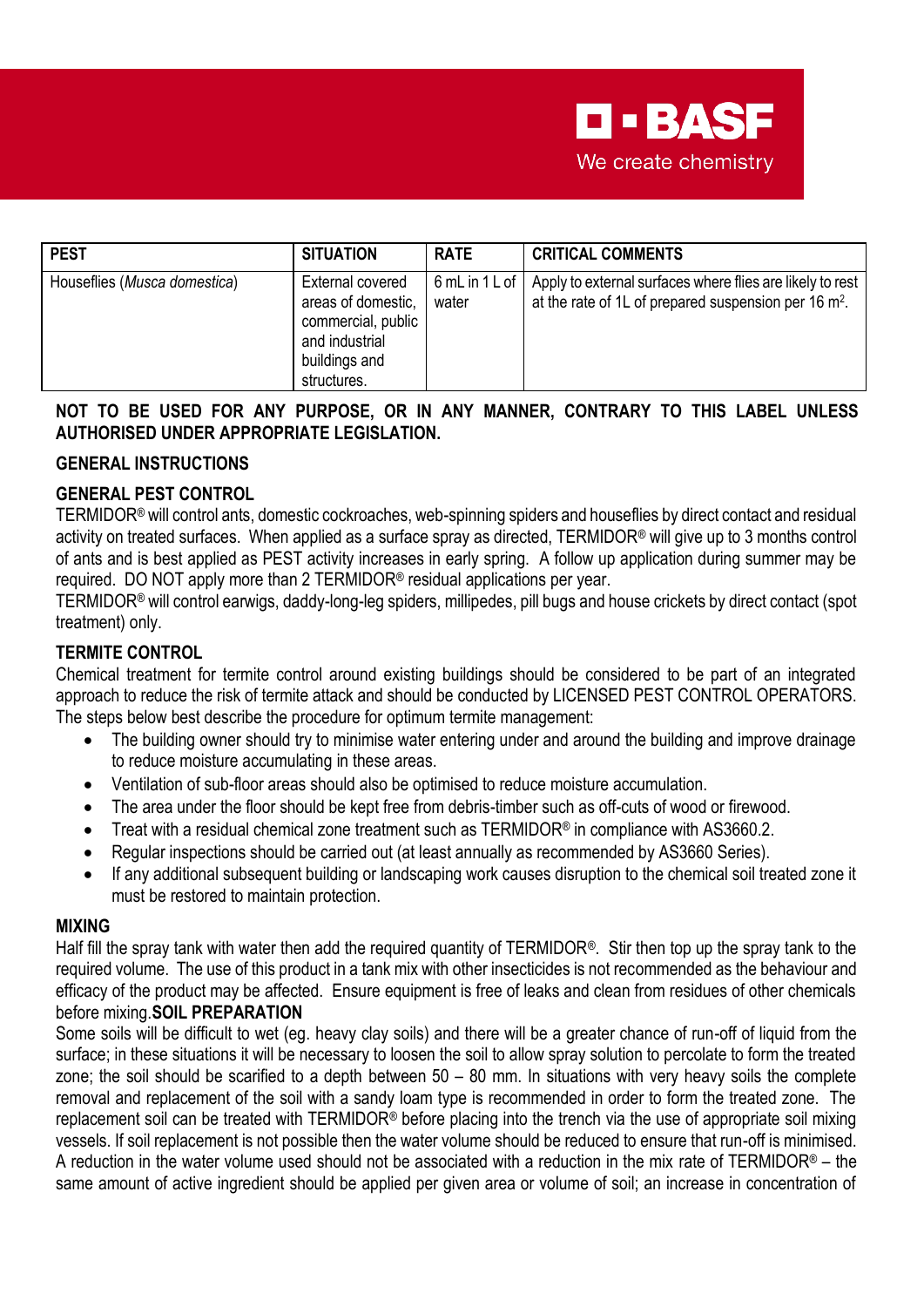

termiticide will therefore be required. The tables below indicate mix rates if application volumes need to be reduced. It is not recommended that water volumes below 3 L/m<sup>2</sup> are used.

| 1101120111a1116a16020163         |                      |                      |                           |
|----------------------------------|----------------------|----------------------|---------------------------|
| <b>WATER RATE /m<sup>2</sup></b> | <b>DILUTION RATE</b> | <b>CONCENTRATION</b> | <b>APPLICATION RATE</b>   |
| $\frac{1}{2}$ 5 L/m <sup>2</sup> | 600 mL /100 L water  | $0.6$ g/L            | $3.0$ gai /m <sup>2</sup> |
| 4 L/m <sup>2</sup>               | 600 mL / 80 L water  | $0.75$ g/L           | $3.0$ gai/m <sup>2</sup>  |
| 3 L/m <sup>2</sup>               | 600 mL / 60 L water  | $1$ g/ L             | $3.0$ gai/m <sup>2</sup>  |

#### **Horizontal Treated Zones**

#### **Vertical Treated Zones**

| <b>WATER RATE /m<sup>3</sup></b> | <b>DILUTION RATE</b> | <b>CONCENTRATION</b> | <b>APPLICATION RATE</b> |
|----------------------------------|----------------------|----------------------|-------------------------|
| 100 $L/m3$                       | 600 mL/100 L water   | $0.6$ g/L            | $60$ gai/m <sup>3</sup> |
| 90 L/m <sup>3</sup>              | 600 mL/90 L water    | $0.666$ g/L          | $60$ gai/m <sup>3</sup> |
| 80 L/m <sup>3</sup>              | 600 mL/80 L water    | $0.75$ g/L           | $60$ gai/m <sup>3</sup> |
| 70 L/m <sup>3</sup>              | 600 mL/70 L water    | $0.85$ g/L           | $60$ gai/m <sup>3</sup> |

If the treated zone is being applied to a building on a slope a furrow should also be formed of a similar depth along the contour of the slope to prevent run-off of the termiticide. In situations where the surface is very dry or with sandy or porous soils the area will require moistening prior to application of chemical to prevent loss of chemical through piping or excessive percolation. Difficult to wet soils may create situations where the use of non-ionic wetting agents may be useful.

The use of rodding equipment in heavy clay soil can result in an uneven distribution of chemical; in such situations the preferred method of installing a treated zone is to trench and back-fill.

#### **APPLICATION**

Treated zones to protect both new and existing buildings may be installed using a combination of conventional spraying and trenching and approved reticulation systems. Spray equipment should be calibrated to deliver a low-pressure high volume coarse spray.

It is recommended the minimum thickness of any treated soil treated zone is 80 mm.

Treated zones that have been disturbed by construction, excavation and other soil disturbing activities will need reapplication to restore site to original condition.

#### **Horizontal Treated Zones**

Horizontal treated zones are to be applied to deter termites from gaining concealed vertical access to the building substructure.

Horizontal treated zones should cover all areas of soil beneath suspended floors where there is inadequate access or where there is less than 400 mm clearance. The treated zone should also be continuous beneath a concrete slab-onground or on fill. The treated zone should surround any connection between the building and the soil and completely abut any internal vertical treated zone around any substructure. Otherwise install perimeter treated zones around each individual pier, stump, penetration point and sub-structure wall.

Horizontal treated zones must be a minimum depth of 80 mm. It may be necessary to loosen the soil to allow spray solution to percolate to form the treated zone; the soil should be scarified to a depth between 50 – 80 mm. Apply 5 L of prepared TERMIDOR® spray per m<sup>2</sup> of soil.

When termiticide needs to be injected through a concrete slab to create a horizontal treated zone, suitable equipment should be used to inject termiticide through pre-drilled holes. As uneven distribution of termiticide is likely when applying by this method under the slab, the application volume should be increased per  $m<sup>2</sup>$  up to 10 L of spray solution.

To ensure an even treated zone is created, it is also recommended that maximum drill spacings and minimum application volumes consistent with the following table be adopted. Use a slab injector fitted with a multi-directional tip. When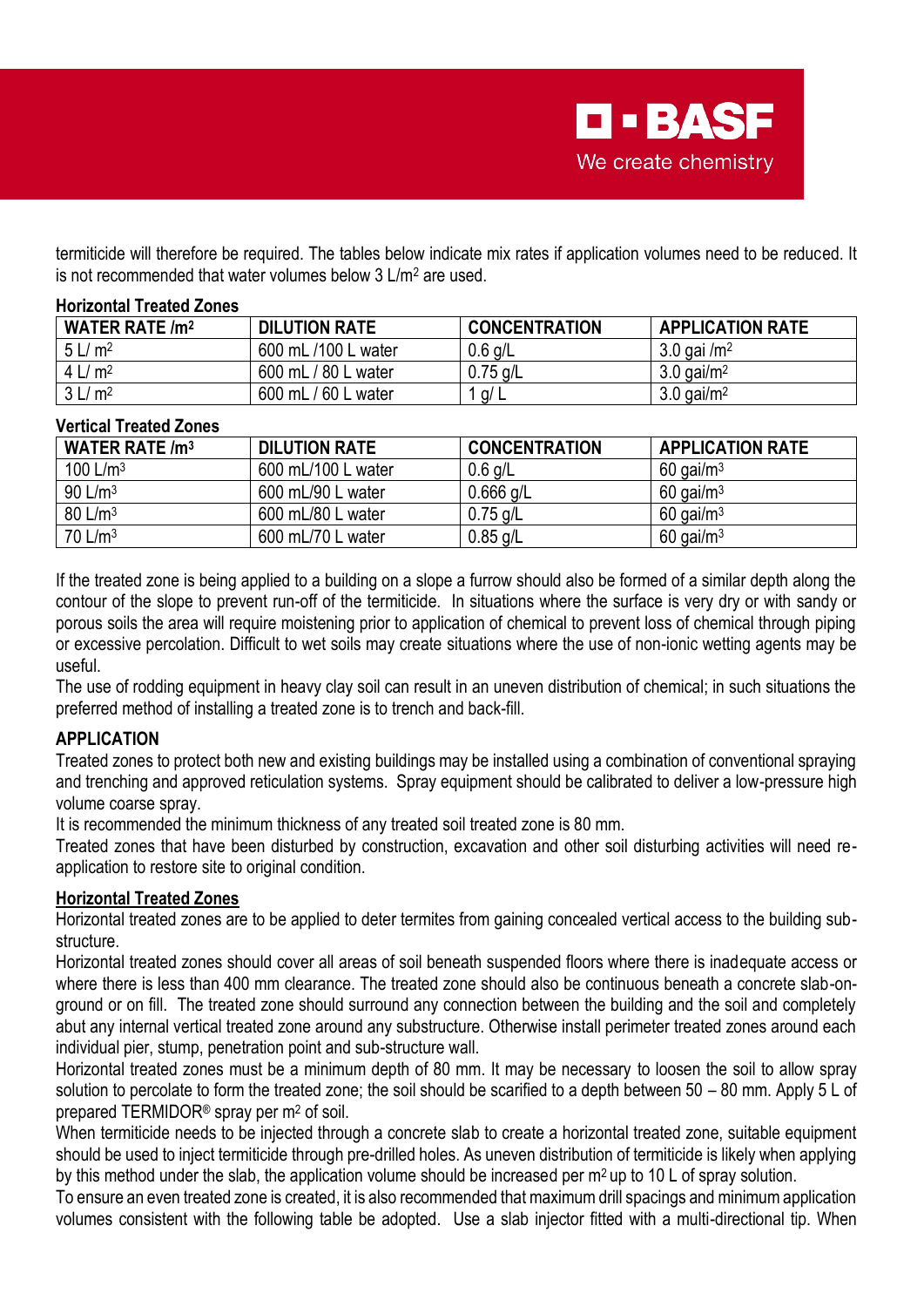

applying through such structures, the rod should be held vertically at 90° to the slab and rotated during application. Ensure a strong seal with the top of the drill hole to minimise leakage and that drill holes are plugged after treatment.

| Soil type   | <b>Hole Spacing</b> | Number of holes per<br>square metre | Volume per hole to achieve 10 L/m <sup>2</sup>                     |
|-------------|---------------------|-------------------------------------|--------------------------------------------------------------------|
| Heavy clays | 150 mm              | 36                                  | 0.3 L (300 mL)<br>$(36 \times 0.3 =$ appro x 10 L/m <sup>2</sup> ) |
| Other soils | 200 mm              | 25                                  | 0.4 L (400 mL)<br>$(25 \times 0.4 =$ approx 10 L/m <sup>2</sup> )  |

#### Foam Applications

Construction practices, soil subsidence under concrete slabs and other factors may create situations where a continuous horizontal treated zone cannot be achieved using conventional liquid treatments alone. In such situations conventional liquid application methods can be supplemented through the use of foam generating equipment.

| <b>TERMIDOR Mix Rate</b>                                               | Litres of prepared<br><b>TERMIDOR spray</b> | <b>Foam Expansion Ratio</b> | Volume of finished foam<br>required/m <sup>2</sup> |
|------------------------------------------------------------------------|---------------------------------------------|-----------------------------|----------------------------------------------------|
|                                                                        |                                             | 5:1                         | 25L                                                |
| 600 mL/100 L of water<br>plus recommended<br>quantity of foaming agent | 10 (under concrete)                         | 5:1                         | 50 L                                               |
|                                                                        |                                             | 10:1                        | 50 L                                               |
|                                                                        | 10 (under concrete)                         | 10:1                        | 100L                                               |
|                                                                        |                                             | 25:1                        | 125L                                               |
|                                                                        | 10 (under concrete)                         | 25:1                        | 250 L                                              |

If sufficient foam volumes cannot be applied to achieve the recommended rate of TERMIDOR® required, apply additional prepared liquid solution to ensure the correct amount of active ingredient is present per m2 of area treated.

#### **Vertical Treated Zones**

Vertical treated zones are designed to deter termites from gaining concealed horizontal access to a building or structure. Apply at least 100 L of prepared spray per cubic metre of soil. Vertical treated zones should be a minimum of 150 mm wide and applied to a depth 50 mm below the top of the footing. Where a horizontal treated zone is installed, the vertical treated zone should be installed to be continuous with it. The most effective method of creating an even and continuous treated zone is by trenching and treating the soil as it is back-filled. Soil injection equipment (rodding) must only be used where trenching and treating the back-fill is not possible or practical.

#### **Trenching**

Excavating a trench, treating the exposed trench, back filling and treating the back-fill is the preferred method of installing a vertical treated zone. The trench needs to be a minimum of 150 mm wide and continue to at least 50 mm below the top of the footing. Assuming a 150 mm wide trench with a 300 mm distance to the top of the footing, this would equate to a 150 mm x 350 mm trench in which 5.25 L of prepared spray would be applied per lineal metre of trench. Any variation of dimensions needs to be re-calculated on the basis of applying 100 L of prepared spray per cubic metre of soil.

#### Rodding through concrete

When applying a vertical treated zone underneath a concrete obstruction (eg. a path), a soil rod with a 3 or 4 way multidirectional tip should be used. The rod should be rotated during application (90° for a 4-way tip and 120° for a 3-way tip). The tip should be inserted down as close to the footing as possible to ensure a complete vertical treated zone. Ensure that chemical is applied during insertion and withdrawal of the rod. As uneven distribution of termiticide is likely when applying by this method under concrete, the application volume should be increased to 200 L spray solution per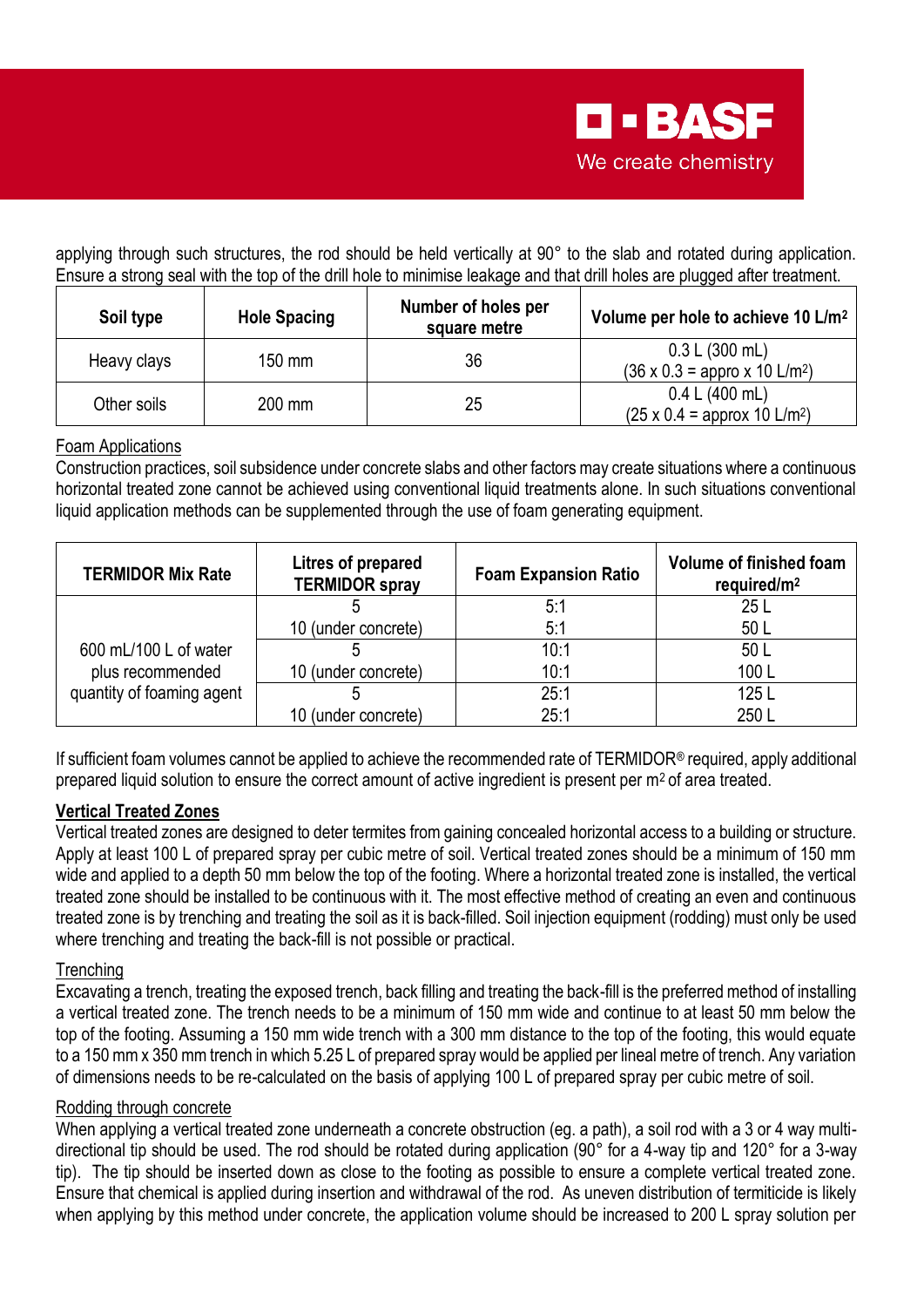

cubic metre of soil. Rod spacing should not exceed 200 mm and application volume should be adjusted depending on soil type (as indicated in the table below) and the depth of the footing. Assuming a 300 mm depth to the top of the footing and 200 mm spaced holes, 2 L of prepared spray is to be applied per hole. Any variation of dimensions needs to be re-calculated on the basis of applying 200 L of prepared spray per cubic metre of soil.

| Under concrete rodding |              |                 |  |  |
|------------------------|--------------|-----------------|--|--|
| Soil type              | Hole spacing | Volume per hole |  |  |
| Heavy clavs            | 150 mm       | 1 ົ<br>         |  |  |
| Other soils            | 200 mm       | ኅ ሰ             |  |  |

#### **External Perimeter Treated zones**

An external perimeter treated zone should be a minimum of 150 mm wide, a minimum of 80 mm deep and extend not less than 50 mm below the lowest point where the construction below ground could allow concealed termite ingress (or not less than 50 mm below the top of the footing where the building fabric could allow concealed termite ingress). Application considerations should reflect the installation of vertical treated zones.

#### **AUSTRALIAN STANDARDS**

Licensed Pest Control Operators installing a chemical soil treated zone around new and existing buildings should be familiar with the Australian Standard 3660 series, which provides information relating to installation of chemical soil termite treatment zones.

#### **AEPMA INDUSTRY CODE OF BEST PRACTICE**

Licensed Pest Control Operators installing a chemical soil treated zone around an existing building should be familiar with the AEPMA Industry Code of Best Practice for Termite Management which provides important information relating to the installation of chemical soil termite treatment zones.

Licensed Pest Control Operators installing a chemical soil treated zone to a building under construction should be familiar with the AEPMA Industry Code of Best Practice for Termite Management during Constructions which provides important information relating to the installation of chemical soil termite treatment zones.

For details of appropriate Training, Experience and Qualifications for Professional Pest Managers/Technicians, refer to Section 7.1 of the AEPMA Industry Code of Best Practice for Termite Management.

For details of appropriate inspection standards, refer to Section 12.1 of the AEPMA Industry Code of Best Practice for Termite Management.

#### **PERIOD OF PROTECTION**

Data currently available indicates that this product, when applied as a soil treatment around or under a building or structure in accordance with this label, will be effective against subterranean termites for a minimum period of eight years. Delayed mortality effects may be observed meaning termites may live and continue to be active several weeks after penetrating the treated zone.

To re-establish the treated zone after the 8 year Period of Protection, re-application at full rates is required.

The actual protection period will also be affected by factors such as termite pressure, climatic and soil conditions and subsequent soil disturbance.

#### **RE-INSPECTION**

As with all chemical termiticides, regular inspections (at least annually) by a competent Licensed Pest Control Operator are recommended as bridging and breaching of treated zones can occur. The need for retreatment should be determined as a result of these inspections.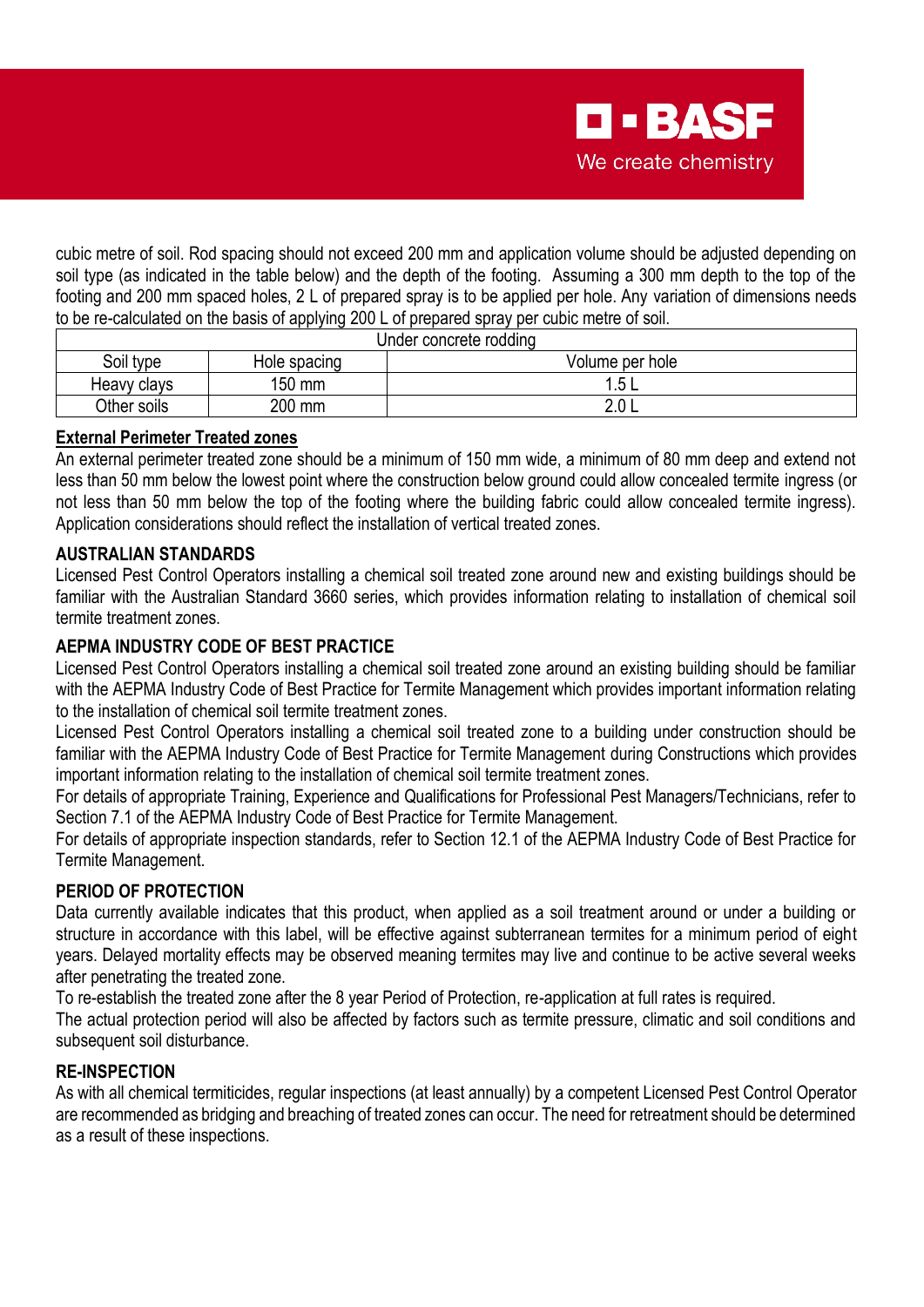

#### **RESISTANCE WARNING**

#### **GROUP 2B INSECTICIDE**

For insecticide resistance management Termidor Residual Termiticide and Insecticide is a Group 2B insecticide. Some naturally-occurring insect biotypes resistant to Termidor Residual Termiticide and Insecticide and other Group 2B insecticides may exist through normal genetic variability in any insect population. The resistant individuals can eventually dominate the insect population if Termidor Residual Termiticide and Insecticide or other Group 2B insecticides are used repeatedly. The effectiveness of Termidor Residual Termiticide and Insecticide on resistant individuals could be significantly reduced. Since occurrence of resistant individuals is difficult to detect prior to use, BASF Australia Ltd accepts no liability for any losses that may result from the failure of Termidor Residual Termiticide and Insecticide to control resistant insects. Termidor Residual and Insecticide may be subject to specific resistance management strategies. For further information contact your BASF Australia Ltd representative or local agricultural department agronomist.

#### **PRECAUTIONS**

Residents and pets should not be allowed in a room being treated. Any spills should be cleaned up before leaving the room (refer to the SDS).

Ensure all heating/air conditioning ducts, air vents, plumbing pipes, sewer lines, floor drains, heating pipes and electrical lines/conduits are known and identified before commencing any application of termiticide. DO NOT puncture or contaminate any of these. Avoid application around edible plants.

#### **RE-ENTRY PERIOD**

DO NOT re-enter treated areas until spray has dried.

#### **PROTECTION OF WILDLIFE, FISH, CRUSTACEANS AND ENVIRONMENT**

Highly toxic to fish and aquatic organisms. DO NOT apply to areas where surface water is present. Rinse waters and run-off from treated areas MUST be prevented from entering drains or waterways. Do NOT apply if heavy rains are expected to occur within 48 hours of application. DO NOT contaminate streams, rivers or waterways with the chemical or used containers. Dangerous to bees.

#### **PROTECTION OF PETS AND LIVESTOCK**

Before spraying remove animals and pets from the areas to be treated. Cover or remove any open food and water containers. Cover or remove (as applicable) fish ponds, aquariums etc before spraying.

#### **STORAGE AND DISPOSAL**

Store in the closed, original container in a cool, well-ventilated area. Do not store for prolonged periods in direct sunlight. Triple-rinse containers before disposal. Add rinsings to the spray tank. Do not dispose of undiluted chemicals on site. If recycling, replace cap and return clean containers to recycler or designated collection point. If not recycling, break, crush, or puncture and deliver empty packaging to an approved waste management facility. If an approved waste management facility is not available, bury the empty packaging 500 mm below the surface in a disposal pit specifically marked and set up for this purpose, clear of waterways, desirable vegetation and tree roots, in compliance with relevant local, state or territory government regulations. Do not burn empty containers or product.

#### **SAFETY DIRECTIONS**

Will irritate the eyes and skin. Repeated exposure may cause allergic disorders. Avoid contact with eyes and skin. Wash hands after use. When opening the container, preparing spray and using the prepared spray, wear chemical resistant clothing buttoned to the neck and wrist and a washable hat, half-facepiece respirator with combined dust and gas cartridge and elbow-length PVC or nitrile gloves. After each day's use, wash gloves, contaminated clothing and respirator and if rubber wash with detergent and warm water.